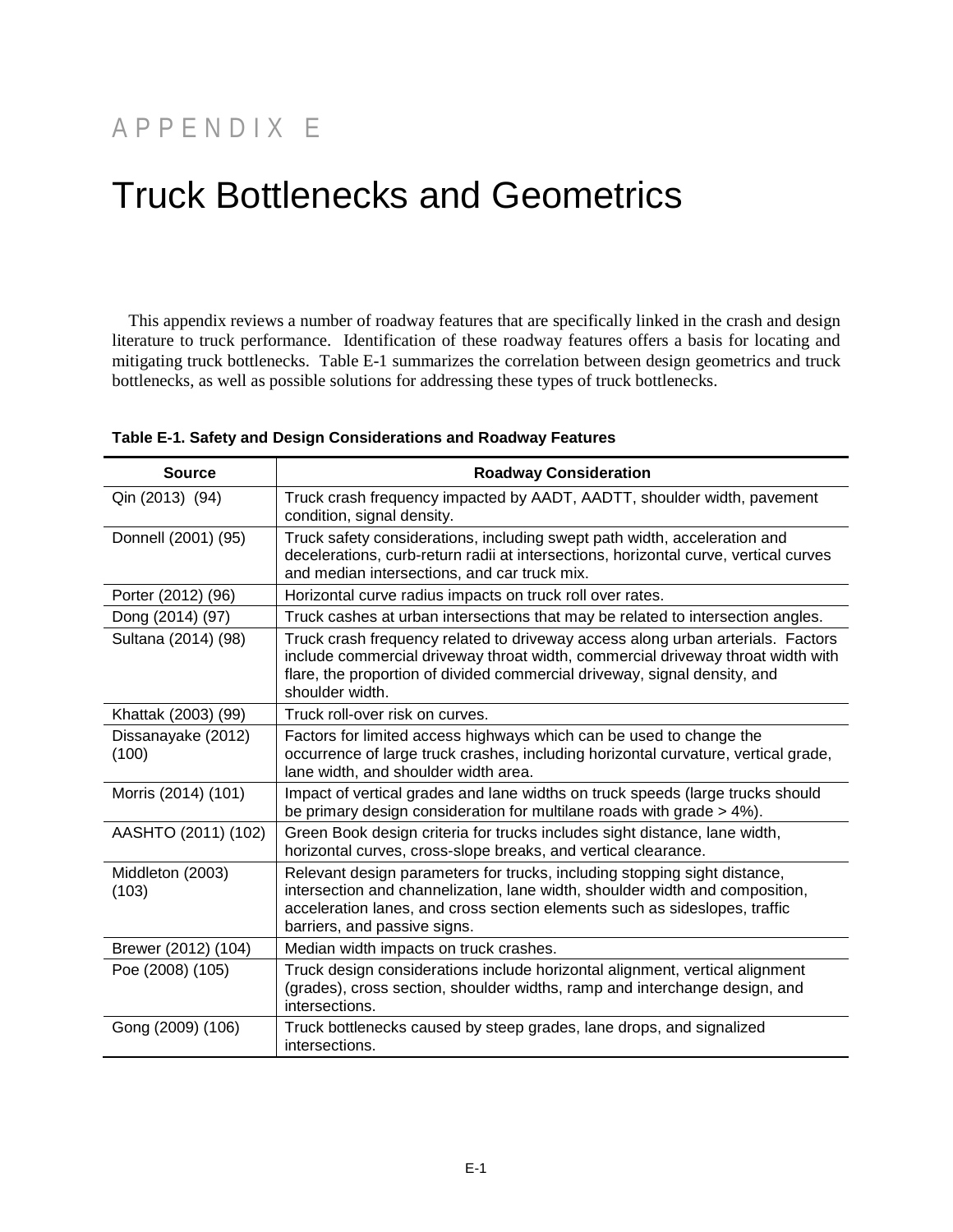Specific roadway attributes which impact truck performance and are derived from the literature as seen in Table E-1 include the following:

**Truck swept path widths (Offtracking):** Offtracking is when a truck makes a turn and its rear wheels do not follow the same path as its front wheels. Offtracking increases with the spacing between the axles of the vehicle and decreases for larger radius turns. There are two types of offtracking, including lowspeed and high-speed. Low-speed off tracking is related to intersection curb return radii while high-speed offtracking is related to highway horizontal curves. (107, 108) Geometric measures for offtracking include mainline horizontal curves, horizontal curves on ramps, curb return radii for at-grade ramp termini and curb return radii for at-grade intersections. (109)

*Infrastructure improvements:* According to the U.S. DOT truck weight study, the feasibility of widening each curve radius to reduce offtracking can be easy or difficult depending on the available, unimpeded availability of right-of-way, available to increase the turn radius. (110)

**Vertical curves:** A vertical curve or alignment is where there is an intersection between two slopes on a roadway. Studies of crashes using GIS data in Washington State (for all vehicles) indicate an increase in the vertical grade tends to increase accident frequency. (111) For trucks, an important element in vertical curve design is sight distance which, at night also impacts the effective distance for a truck's headlights. Vertical alignment impacts trucks more than cars because of the truck operating characteristics. There are a number of measures for a vertical curve which include length of grade and tangent between grades.

*Infrastructure improvements:* Vertical curves are modified by a change in a road's profile and grade. Costs vary depending on maximum and minimum gradients, required sight distance criteria, surrounding land and topography, and other roadway features such as horizontal curves. (112)

**Horizontal curves.** A horizontal curve is the transition between two tangents of a roadway and is a primary truck safety and design consideration. Excessive truck acceleration at a horizontal curve can cause the truck to skid off of the road or overturn. (113) Notable horizontal curve problems for trucks occur on freeway on- and off-ramps. (114) The measure for horizontal curves includes the curve's radius and central angle.

*Infrastructure improvements:* There are many different corrective options for poor horizontal curves, including enhancing the delineation along the curve, providing adequate sight distance, widening the roadway, improving or restoring the super elevation, or modifying the horizontal alignment. (115)

Lane Width and Number of Lanes: Lane widths are critical for truck driver safety. (116) On a highspeed roadway, the primary safety concerns with reductions in lane width are crashes related to lane departure, including run-off-road crashes. A study of safety risks for trucks on arterial also identified lane width as a casual factor in truck crash occurrence and crash severity. (117) Lane drops (reduction in number of lanes) are another source of truck bottlenecks. (118) Lane widths are measured without shoulders.

*Infrastructure improvements:* Widening lanes or removing lane drops.

**Shoulder Width:** Shoulders provide areas to maneuver and avoid crashes, as well as for emergency parking for disabled vehicles. (119) Trucks off-tracking into a shoulder can improve operations. (120) A study of safety risks for trucks on arterials also found shoulder widths as a casual factor in truck crash occurrence and crash severity. (121) The study also identified different shoulder widths for inside and outside shoulders.

Infrastructure improvements: Widening shoulders.

**Grades.** Trucks can have a five percent increase in speed on downgrades and a seven percent or more decrease in speed on upgrades when compared to operations on level terrain. (122) Measurement of grade is typically percent slope.

*Infrastructure improvements*: Mitigation of grade includes changing the slope, adding truck climbing lanes, or using tunnels to bypass the grade.